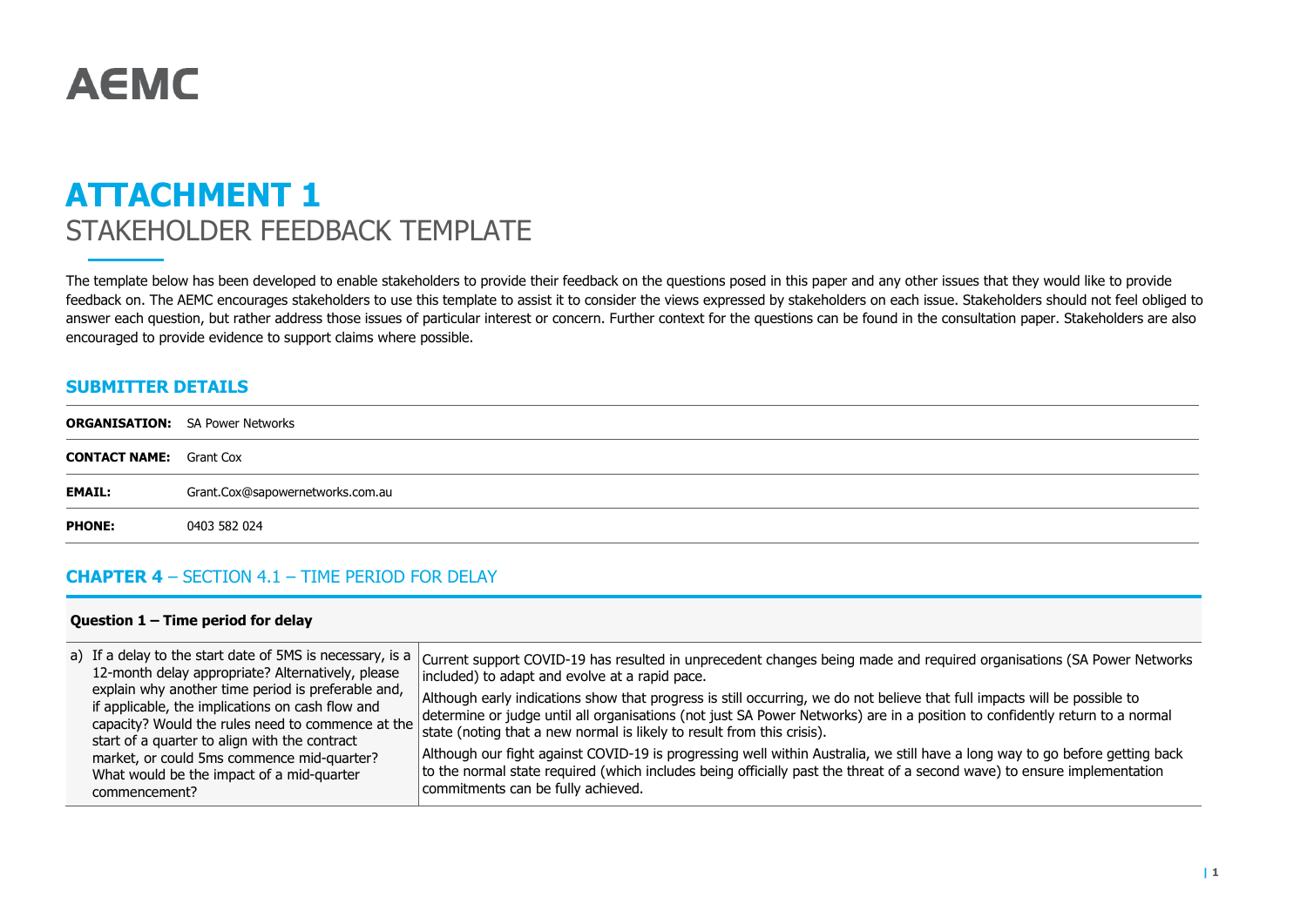#### **Stakeholder feedback** Delayed implementation of five minute and global settlement 14 May 2020

|                                                                                                                                                                                                                                                                                                                                                                                   | Additionally, key IT vendor developer/support is based overseas (India) and this resource is required to make<br>changes/enhancements to our system(s). The impact of COVID-19 and restrictions being imposed on overseas businesses<br>are far greater than in Australia which creates a significant level of insecurity to our deliverable timeframes.                                                                                                                  |
|-----------------------------------------------------------------------------------------------------------------------------------------------------------------------------------------------------------------------------------------------------------------------------------------------------------------------------------------------------------------------------------|---------------------------------------------------------------------------------------------------------------------------------------------------------------------------------------------------------------------------------------------------------------------------------------------------------------------------------------------------------------------------------------------------------------------------------------------------------------------------|
|                                                                                                                                                                                                                                                                                                                                                                                   | Given this uncertainty, SA Power Networks believes that it would be prudent for a full 12-month delay to the start dates of<br>5MS and Global Settelemts (ie 5MS moved to 1 July 2022 and Global Settlements moved to February 2023).                                                                                                                                                                                                                                     |
|                                                                                                                                                                                                                                                                                                                                                                                   | If the AEMC's final decision results in not adopting a 12-month delay, it needs to be acknowledged that this process (rule<br>change proposal) has impacted industry (outside of COVID-19) and affected the productivity of industry and individual<br>businesses projects. The main industry focus over recent weeks has been to access the impact of a 12-month delay and<br>consequently affected productivity which will not return until the final decision is made. |
|                                                                                                                                                                                                                                                                                                                                                                                   | SA Power Networks therefore recommends that if a 12-month delay is not adopted, then some delay is required to cater for<br>lost productivity resulting from the process to consider a delay. SA Power Networks proposes that the delay should be for the<br>period from when the Market Bodies announced this proposed rule change (ie 6 April 2020) to the date of the Final<br>Determination.                                                                          |
| b) What is the appropriate date for the<br>commencement of the 'soft' and 'hard' starts for<br>global settlement? Should this be a linear move by<br>the number of months of delay, or should the dates<br>change to another timeframe?                                                                                                                                           | SA Power Networks recommends a full 12-month delay with the new commencement dates aligned to a Monday to provide<br>industry with a minimum of two days (ie the weekend) to implement any required systems changes resulting from the new<br>market rules and procedures.                                                                                                                                                                                                |
| c) If there is a 12-month delay to the start date of<br>5MS and GS, is it still appropriate that all new and<br>replacement meters (other than 4A) installed after<br>1 December 2018, and type 4A meters<br>installed after 1 December 2019, be required<br>to record and provide 5-minute data by 1<br>December 2022? If not, why and what time period<br>would be appropriate? | SA Power Networks does not own any metering assets impacted by this rule change but would support a delay as<br>recommended by relevant affected industry stakeholders.                                                                                                                                                                                                                                                                                                   |
| d) If global settlement is delayed, by what date should<br>AEMO prepare and publish the first report on<br>unaccounted for energy required under cl 3.15B(a)?                                                                                                                                                                                                                     | No view.                                                                                                                                                                                                                                                                                                                                                                                                                                                                  |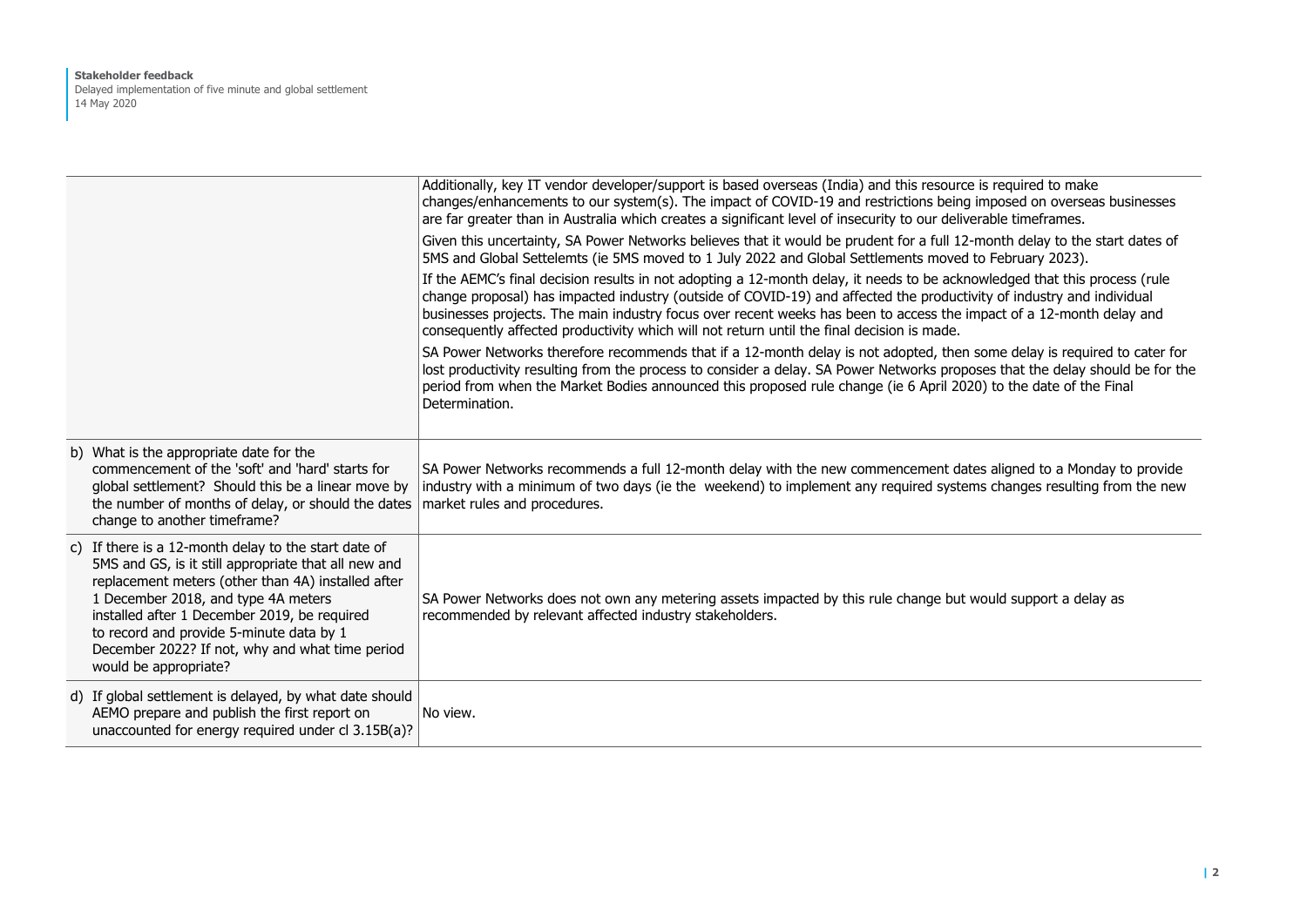**Stakeholder feedback** Delayed implementation of five minute and global settlement 14 May 2020

e) Cl 11.112.6 states that AEMO must make and publish the unaccounted for energy reporting guidelines required under new cl 3.15.5B(d) by 1 December 2022. What is the appropriate date for the publication of these reporting guidelines if there is a delay to global settlement? No view.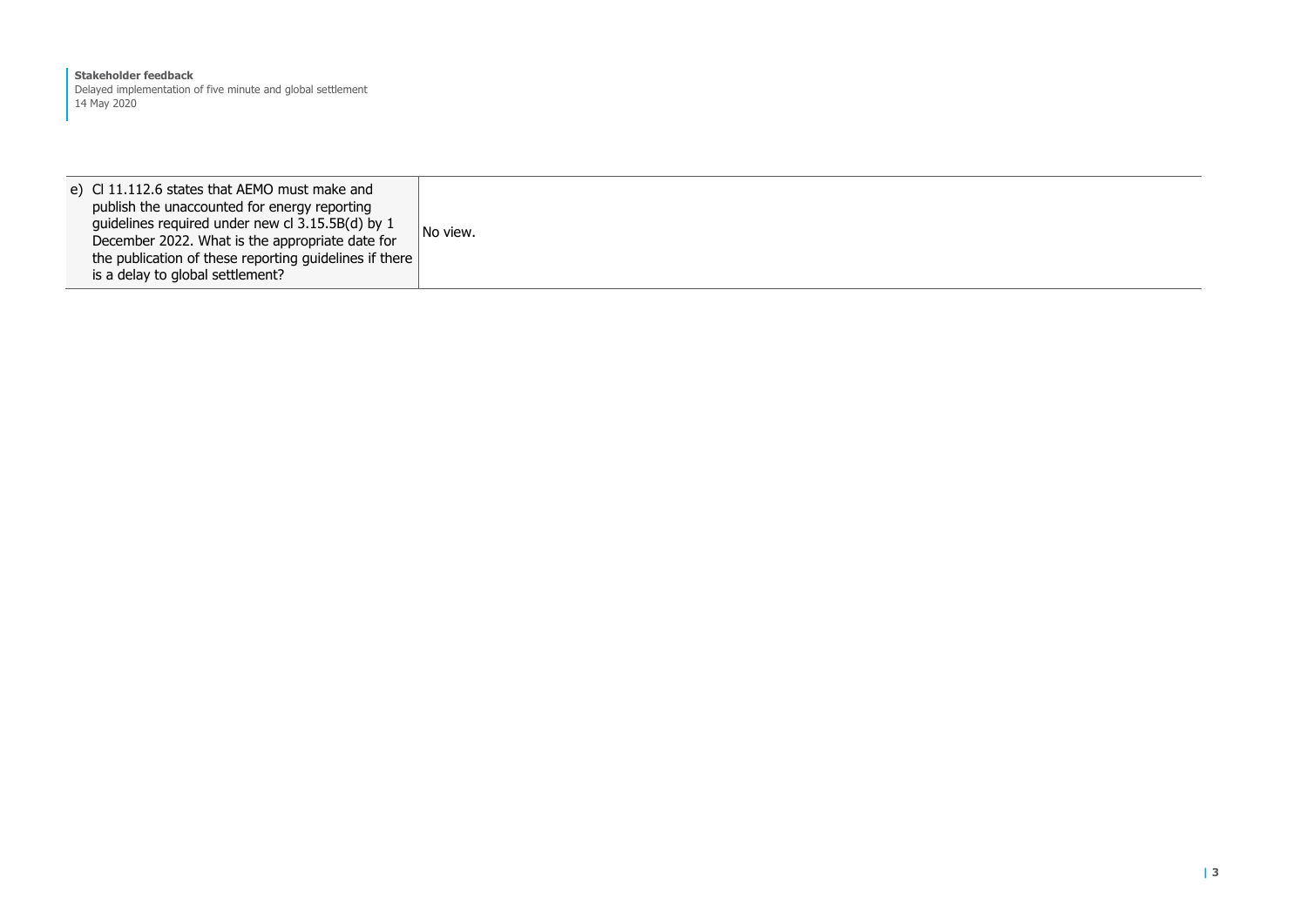#### **CHAPTER 4** – SECTION 4.2 – PARTICIPANT COSTS AND CAPACITY

#### **Question 2 – Participant costs**

| a) What is the expected impact of COVID-19 on<br>participant cash flows? How material is this impact?<br>How long are these cash flow impacts expected to<br>last?                                                                                                                                                                                                                         | SA Power Networks is cognisant of the adverse impacts COVID-19 is having on customers and electricity retailers. We have<br>implemented a tariff relief package in the short term which involves deferring some network tariff revenue and writing off<br>other network revenue for COVID-19 customers/retailers unable to pay their electricity bills in the quarter ending June<br>2000. We are also aware the AER has now proposed an urgent rule change proposing, potentially, substantially larger<br>deferment arrangements which extend for a further 6 months, with an option to extend a further 6 months beyond that.<br>In addition to these initiatives our own business costs have increased through implementing social distancing protocols and<br>for example restructuring depot staffing and changing other work practices for example to minimise planned outages, given<br>the increased number of people now working from home. All these measures increase our costs and reduce productivity.<br>Other cost increases are anticipated from additional superannuation costs (to fund defined benefits schemes), increased<br>costs associated with less leave taken by staff during COVID-19 and increases in materials costs. |
|--------------------------------------------------------------------------------------------------------------------------------------------------------------------------------------------------------------------------------------------------------------------------------------------------------------------------------------------------------------------------------------------|------------------------------------------------------------------------------------------------------------------------------------------------------------------------------------------------------------------------------------------------------------------------------------------------------------------------------------------------------------------------------------------------------------------------------------------------------------------------------------------------------------------------------------------------------------------------------------------------------------------------------------------------------------------------------------------------------------------------------------------------------------------------------------------------------------------------------------------------------------------------------------------------------------------------------------------------------------------------------------------------------------------------------------------------------------------------------------------------------------------------------------------------------------------------------------------------------------------------------------------------------|
| b) For participants that are required to implement<br>changes to IT systems and procedures for 5MS and<br>GS, how would the proposed 12 month delay<br>impact your implementation costs? Please quantify<br>and provide evidence where possible. Any<br>confidential cost information will be treated as<br>confidential and redacted from submissions<br>published on the AEMC's website. | The 12 month delay would not have any significant impact to our project costs.                                                                                                                                                                                                                                                                                                                                                                                                                                                                                                                                                                                                                                                                                                                                                                                                                                                                                                                                                                                                                                                                                                                                                                       |
| c) To what extent can additional market testing<br>periods run by AEMO minimise costs associated<br>with the delayed commencement of 5MS and GS?<br>To what extent do participants rely on B2B data<br>flows for 5MS and GS testing?                                                                                                                                                       |                                                                                                                                                                                                                                                                                                                                                                                                                                                                                                                                                                                                                                                                                                                                                                                                                                                                                                                                                                                                                                                                                                                                                                                                                                                      |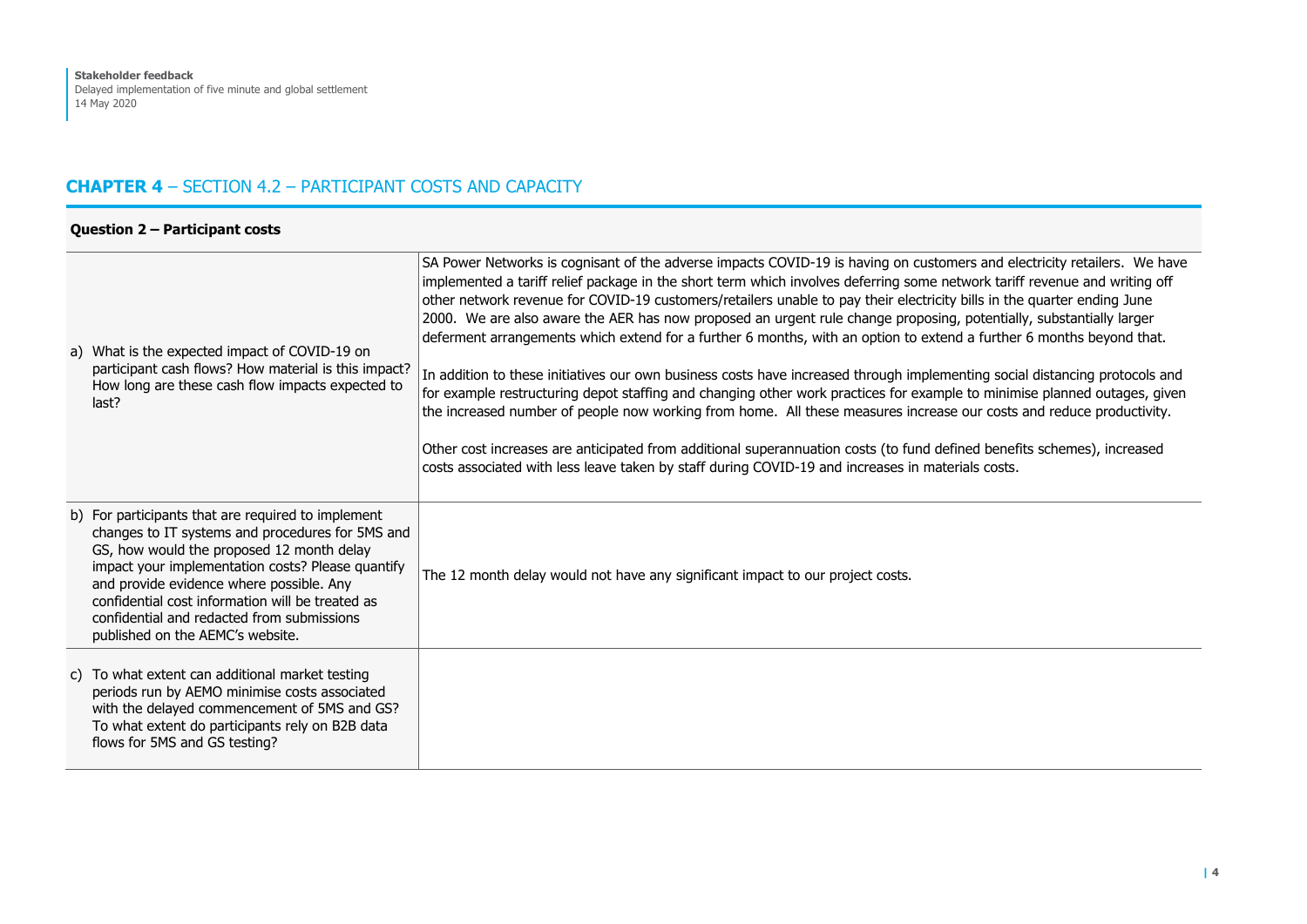#### **Question 3 – Participant capacity**

d) To what extent has COVID-19 affected participants' ability to implement the necessary changes for 5MS Refer to response within 1a)and  $GS$  by 1 July 2021?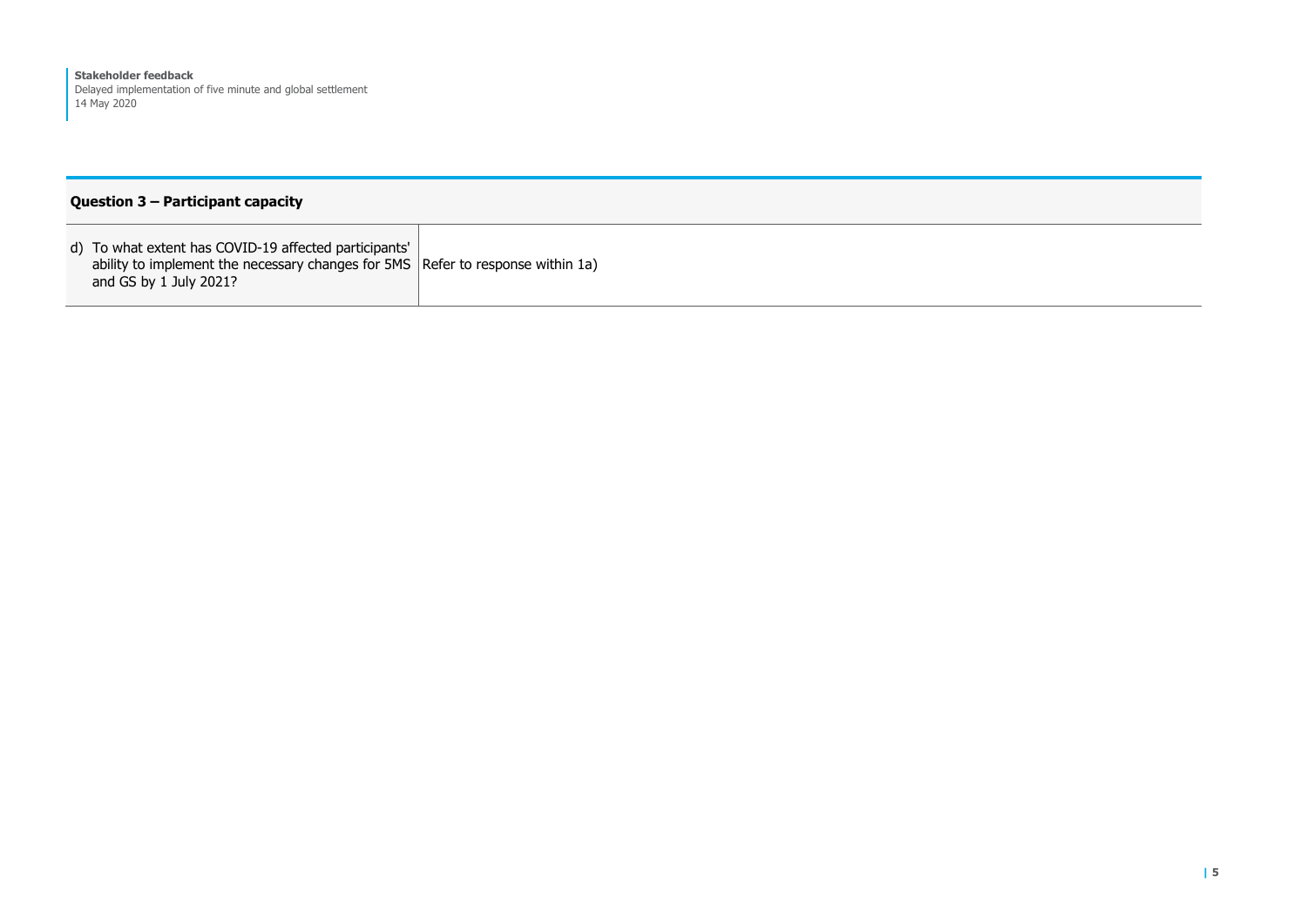#### **CHAPTER 4** – SECTION 4.3 – ELECTRICITY CONTRACT MARKET IMPLICATIONS

| Question $4$ – Electricity contract market |                                                                                                                                                                                                                       |          |
|--------------------------------------------|-----------------------------------------------------------------------------------------------------------------------------------------------------------------------------------------------------------------------|----------|
|                                            | a) To what extent have you purchased 5-minute cap<br>products for FY 2021-22? What would the impact of<br>a delay be to the value of those 5-minute cap<br>products as risk management products for your<br>business? | No view. |
|                                            | b) Would a delay to commencement of 5MS impact<br>swap, captions or any other financial hedging<br>products trading for FY2021-22 and beyond? If so,<br>how?                                                          | No view. |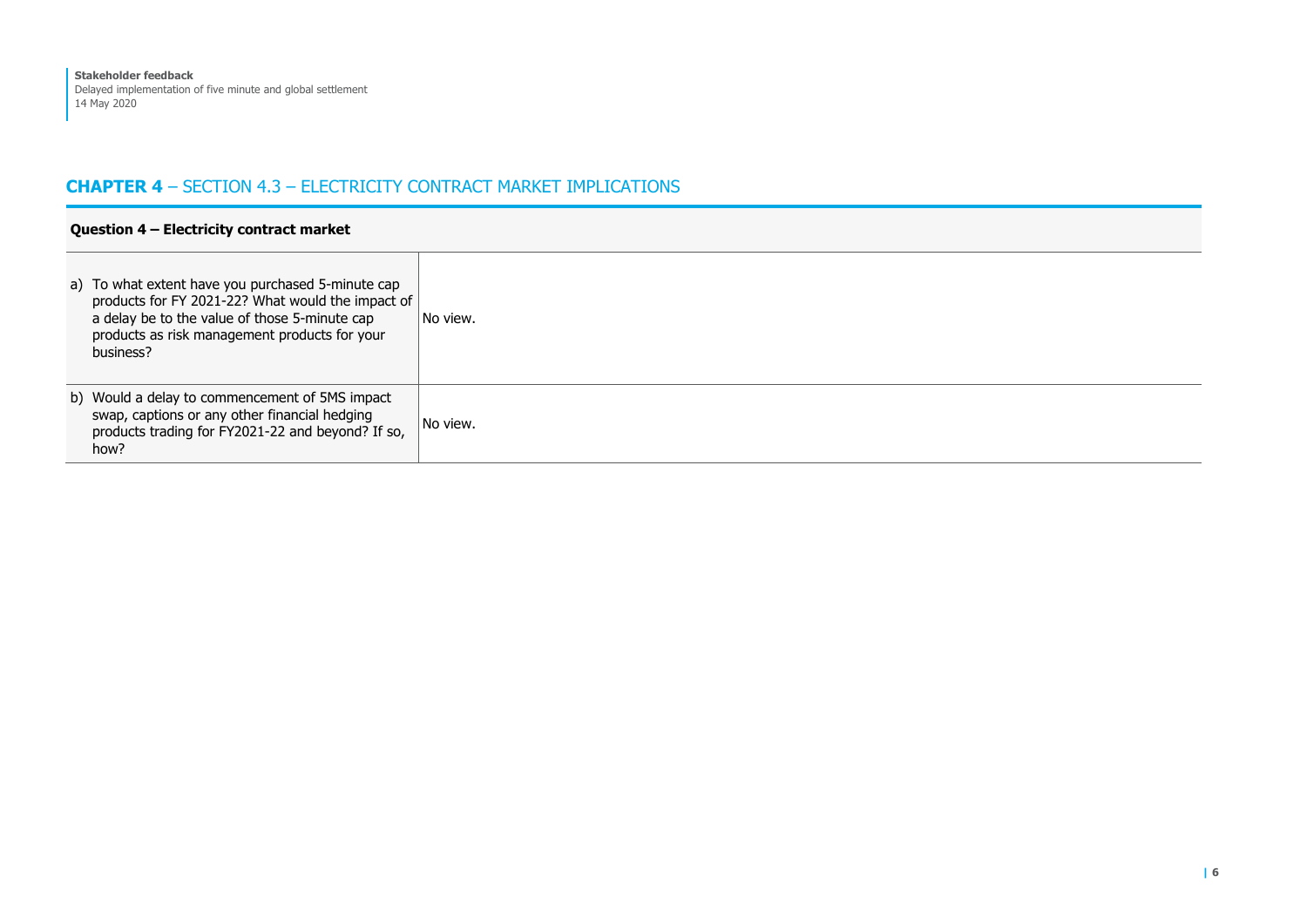#### **CHAPTER 4** – SECTION 4.4 – DELAYED BENEFITS

| a) To what extent were investments that have been<br>made, or are planned to be made, in technologies<br>that are capable of responding to a five-minute<br>price signal, dependent on the 5MS rule<br>commencing on 1 July 2021, as opposed to other<br>factors? What effect would a 12-month delay have<br>on the expected return on investment for these<br>assets? Please quantify and provide evidence,<br>noting that submissions can be treated as<br>confidential if requested, or confidential information<br>can be redacted from submissions published on the<br>AEMC's website. | A 12 month delay would have no material impact. |
|---------------------------------------------------------------------------------------------------------------------------------------------------------------------------------------------------------------------------------------------------------------------------------------------------------------------------------------------------------------------------------------------------------------------------------------------------------------------------------------------------------------------------------------------------------------------------------------------|-------------------------------------------------|
| b) To what extent would a 12-month delay to the start<br>of 5MS and/or GS delay the realisation of<br>other benefits for individual participants and/or the<br>industry as a whole? Please quantify and provide<br>evidence, noting that submissions can be treated as<br>confidential if requested, or confidential information<br>can be redacted from submissions published on the<br>AEMC's website.                                                                                                                                                                                    | A 12 month delay would have no material impact. |